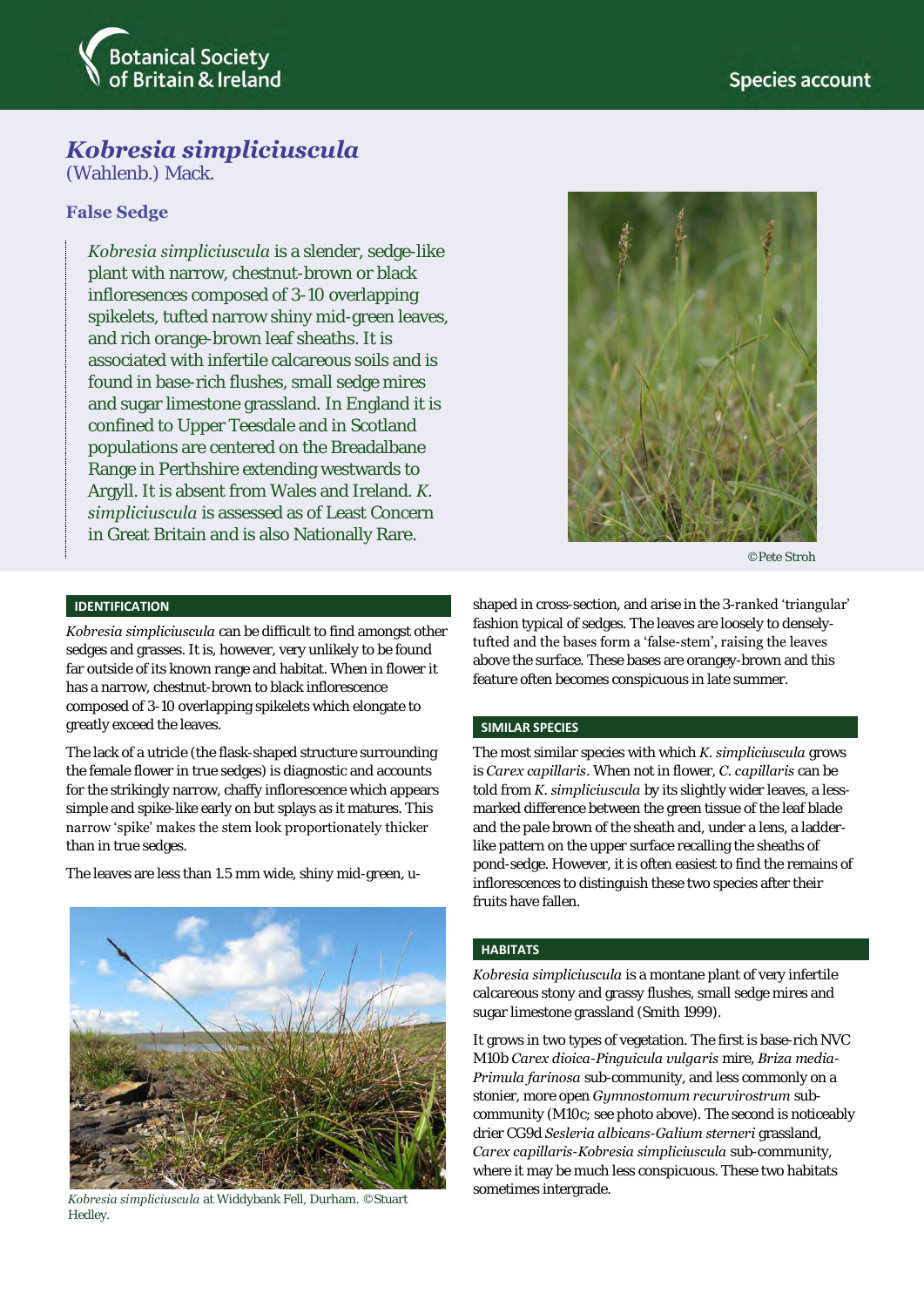## **BIOGEOGRAPHY**

An Arctic-montane species with a circumpolar distribution in arctic and sub-arctic regions of Europe (including Svalbard and eastern Greenland; Engelskøn et al. 2003), Asia (Len Delta, Chkotka) and North America (Alaska, northern Canada). South of the arctic it has a disjunct distribution centred on alpine regions in North America south to northeastern Utah and central Colorado (Lesica & McCune 2004; Decker et al. 2006), Anatolia and Central Asia. In Europe, scattered populations occur in Scandinavia, the Alps, the Pyrenees and the Carpathians (Puşcaş 2012).

In Britain it is confined to two areas. In England, it is confined to Upper Teesdale where it is very localised, extending only about 3 km eastwards from Widdybank Fell and Birkdale (Cumbria) to Wheysike, with a much sparser equivalent scattering of records on the Yorkshire side of the River Tees. In Scotland, populations are centered on the Breadalbane Range in Perthshire, with outposts in Argyll, west to Beinn Donachain. It is occurs from 360 m in Upper Teesdale to 1065 m in Perthshire.

## **ECOLOGY**

*Kobresia simpliciuscula* is a tufted perennial capable of vegetative spread via short rhizomes and locally forming an abundant or even the dominant component of mire vegetation.

The terminal spike contains all male flowers, whereas those below may contain both sexes with the male at the apex, or



Ireland.

only female (Decker et al. 2006). Unlike other members of the Cyperaceae, the utricle does not fully enclose the nut, being open at least at its apex and often down its side (Jermy et al. 2007). It is wind-pollinated and flowers in June and July.

Achenes are 2-3 mm long with 10-28 produced per inflorescence (Decker et al. 2006). Seeds exposed to light do not germinate for 8 months in dry storage (Arnold 1973), suggesting that seeds are dormant when dispersed and do not germinate until the following spring (Decker et al. 2006). There are no special adaptations for seed dispersal and it is not known whether it occurs in the seed bank. As individual plants are relatively long-lived, reproduction by seed is probably rare, germination only occurring where the vegetation is open (Smith 1999).

## **THREATS**

Much of the English population of *K. simpliciuscula* was drowned during the construction of Cow Green Reservoir (Smith 1999). Today, the majority of the remaining populations are probably secure within mires on Widdybank Fell, although Jerram (2011) reports a significant decline in occurrence in Widdybank Pasture (see below) due to expansion in coarse vegetation, notably tall rushes (*Juncus effussus*, *J. acutiflorus*) and *Molinia* tussocks brought about by reductions in cattle grazing and a shift away from hardmouthed traditional breeds. Concern has been expressed (e.g. Hedley 2012; Margaret Bradshaw, pers. comm.) that it may also be suffering from competition with *Sesleria* in its drier localities on Widdybank Fell, following a decade of lower spring grazing.

Other factors include increasing temperatures which has been shown to lead to a decline in the abundance of *K. simpliciuscula* at the southern edge of its range in North America (Lesica & McCune 2004), and eutrophication of soils due to atmospheric deposition of nitrogen which have been shown to have polluted soils on Widdybank Fell (Turner et al. 2003).

## **MANAGEMENT**

The plant appears capable of tolerating heavy grazing for many years, when it reproduces few, if any, flowers (Smith, 1999). In comparison it flowers prolifically in the absence of grazing (Jeffrey & Pigott 1973). However, *K. simpliciuscula* is rapidly outcompeted by grasses when soils are fertilized with nitrogen and phosphorous (P), suggesting that it is only able to achieve dominance on substrates where nutrients (in particular P) are limited (Jeffrey 1971; Jeffrey & Pigott 1973).

## **REFERENCES**

Arnold, S.M. 1973. Interactions of light and temperature on the germination of *Plantago maritima* L. *New Phytologist* 72, 583-593.

Decker, K., Culver, D.R. & Anderson, D.G. 2006. Kobresia Distribution of *Kobresia simpliciuscula* in Great Britain and simpliciuscula *(Wahlenberg) Mackenzie (simple bog*